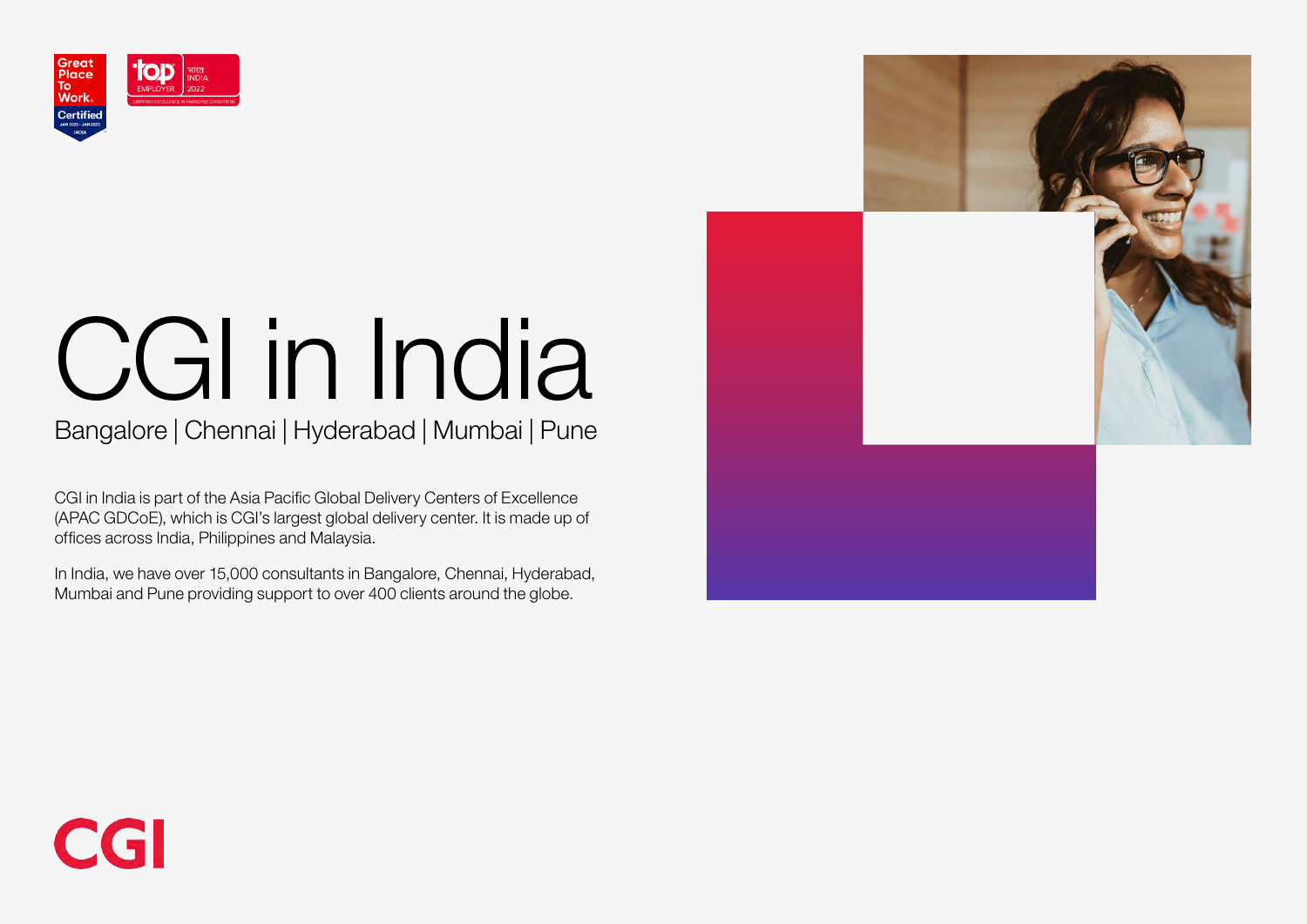\$ 22M **■8**6

Ircing, acquires BST (Montréal) and ial Stock Exchange (GIB.A)

\$ 58M **Figure 19** 

anada and establishes a **ited States.** Listed on the Toronto 92)

 $$741M$ **■21** cities

the merger of Bell Sygma (Canada) w York Stock Exchange (GIB)

## Defining the essence of who we are

\$ 138K 1

City

| 1976         | Ŵ 2                                                                   |                                         |
|--------------|-----------------------------------------------------------------------|-----------------------------------------|
|              | <b>Founded in Quebéc</b>                                              |                                         |
| 1986         | 150                                                                   | $\ddot{\Omega}$<br>$(\boldsymbol{\xi})$ |
|              | Expands into outsou<br>lists on the Montré                            |                                         |
| 1990         | 11 825                                                                | $\ddot{\Omega}$<br>$[\$]$               |
|              | <b>Expands across Ca</b><br>presence in the Un<br>Stock Exchange (199 |                                         |
| 1998         | 11 8,000                                                              | $\ddot{\Omega}$<br>\$)                  |
|              | Doubles in size with t<br>and lists on the Nev                        |                                         |
| 2012         | 11 68,000                                                             | $\ddot{\Omega}$<br>$(\boldsymbol{\xi})$ |
|              | CGI becomes the 5tl<br>merging with Logica,                           |                                         |
| <b>Today</b> |                                                                       |                                         |
| CGI          | 77,000 consultants<br>through a <b>strong glo</b>                     |                                         |
|              |                                                                       |                                         |

\$ 10.4B 400

In global IT services provider by expanding presence in 40 countries.

**s** working in proximity with clients obal footprint

## CGI over the years

To know how we put our culture into action, download the [CGI Culture Document](https://www.cgi.com/sites/default/files/2021-01/cgi-culture-en.pdf) to learn more.

## About CGI

Founded

1976

Consultants & Professionals

82,000

Locations Worldwide

400

F2021 Revenue CA\$12.13B

End-to-end Services Clients Globally

5,500

Clients through our 170+ IP-based Solutions

50,000

Stock Symbols NYSE: GIB TSX: GIB.A We offer more than just a job. We offer you limitless opportunities to make a difference to the clients and communities we serve. CGI's ownership culture is the essence of who we are and fuels our success. In all we do, our goal is to build trusted relationships. We are committed to making our story about you and your successful journey with us.

As our founder Serge Godin explains, "Our culture is essential to CGI's success and perenniality. We are built to grow and last. We are Guided by a Dream, Driven by our Vision, Committed to our Mission and Living by our Values. We are CGI." Our Constitution is the foundation of our culture and we take great pride in it.

## Each of us is a company owner

The culture of ownership and pride is what defines and drives us. At CGI, we view each member who joins us as a **Company Owner, empowered to shape the day-to-day** operations and evolution of our business.

In addition to your basic compensation as a member, you are eligible to invest a set percentage of your salary in CGI shares, called the **Share Purchase Plan (SPP)**, which is matched by CGI dollar to dollar.

[Our dream and culture](https://www.cgi.com/en/overview/constitution)

 $\rightarrow$ 

## Our Culture